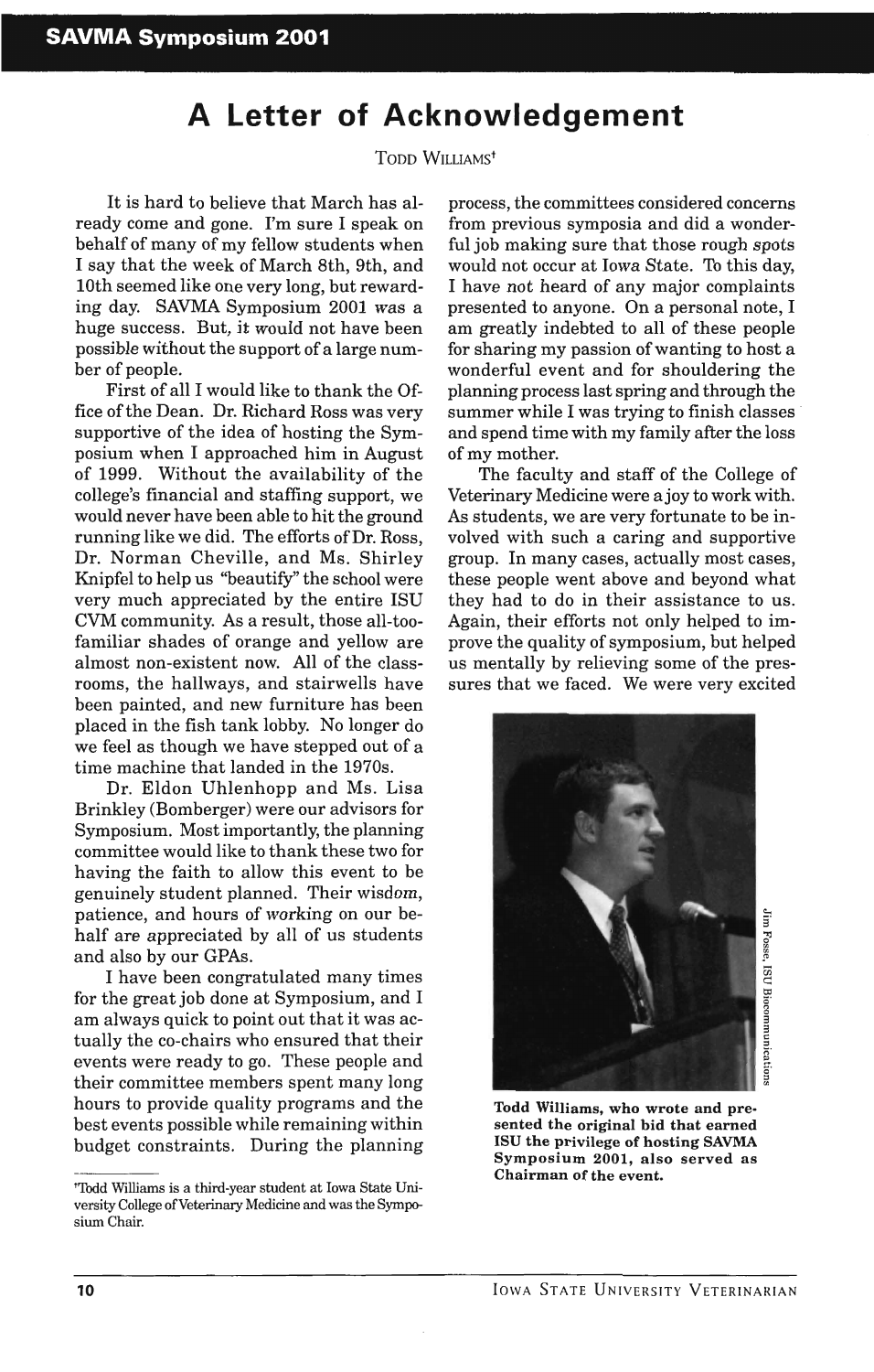to showcase the talent and expertise of the CVM faculty and staff. We received many wonderful compliments about them.

We greatly appreciated the support we received from the Friends of Veterinary Medicine. Not only did its members provide extra staffing where needed for symposium, their financial contributions to symposium and support to other student-based projects throughout the year have been noticed by all the students.

To the student body and anyone else I have not previously mentioned - I would like to thank you for the time and effort you gave in helping us bring this event to its high level of excellence. I believe each of the 1550 participants had an enjoyable experience while they were our guests. I recall two things that I was especially proud to hear repeatedly throughout the event. First, "Wow, I wish our clinic, our barns, our library, our computer labs, our lecture halls, our campus, and our community were so nice." Secondly, I received or overheard many compliments given about the camaraderie of our student body.

In closing, I would like to share with you an insight that shows the degree of professionalism that was demonstrated during and throughout the planning stages of this event. As I was walking through the exhibit hall on Saturday, one of the exhibitors came running after me to speak to me. This person proceeded to tell me their reaction when they were contacted by a student to discuss the possibility of exhibiting at Symposium. Initially they were skeptical about coming to a student organized event with only students being in attendance. They told me that they had been attending various conventions for over twenty years. At this point I was beginning to become a little concerned that perhaps they weren't happy. In their next comment, however, they explained that from the moment they walked through the door, the events they watched unfold over the next several days appeared to be the most organized, enjoyable, and the most worth their time since they began exhibiting. Everyone who was involved with Symposium should take great pride in this statement.

Again, thank you all for your help and support. It is people like you that assure me everyday that there is no place that I would rather be than Iowa State!◆

| Q. What do you think of SAVMA symposium so far?                                                                                                                                                                  |
|------------------------------------------------------------------------------------------------------------------------------------------------------------------------------------------------------------------|
| "I like it. I remember last year at symposium that the Iowa State people were<br>really enthusiastic so we were excited to come here."<br>--Julie Ann Walden, Ohio State University                              |
| "I've really enjoyed it. All of the speakers are really good, and I've had a good<br>experience."<br>--Tabby Franklin, Oklahoma State University                                                                 |
| "I'm pretty impressed at how well-organized it's been."<br>--Fred Robinson, Washington State University                                                                                                          |
| "I attended a SAVMA symposium at Washington State, and this one is definitely<br>above it. Everything is first class, top-notch."<br>--Jason Laramore, Washington State University                               |
| "It's been good. We went to some wetlabs that were greatthe lectures were<br>good. We did the road race today which was very fun. We ran, saw the<br>snowexcellent!"<br>--Lexi Stein, University of Pennsylvania |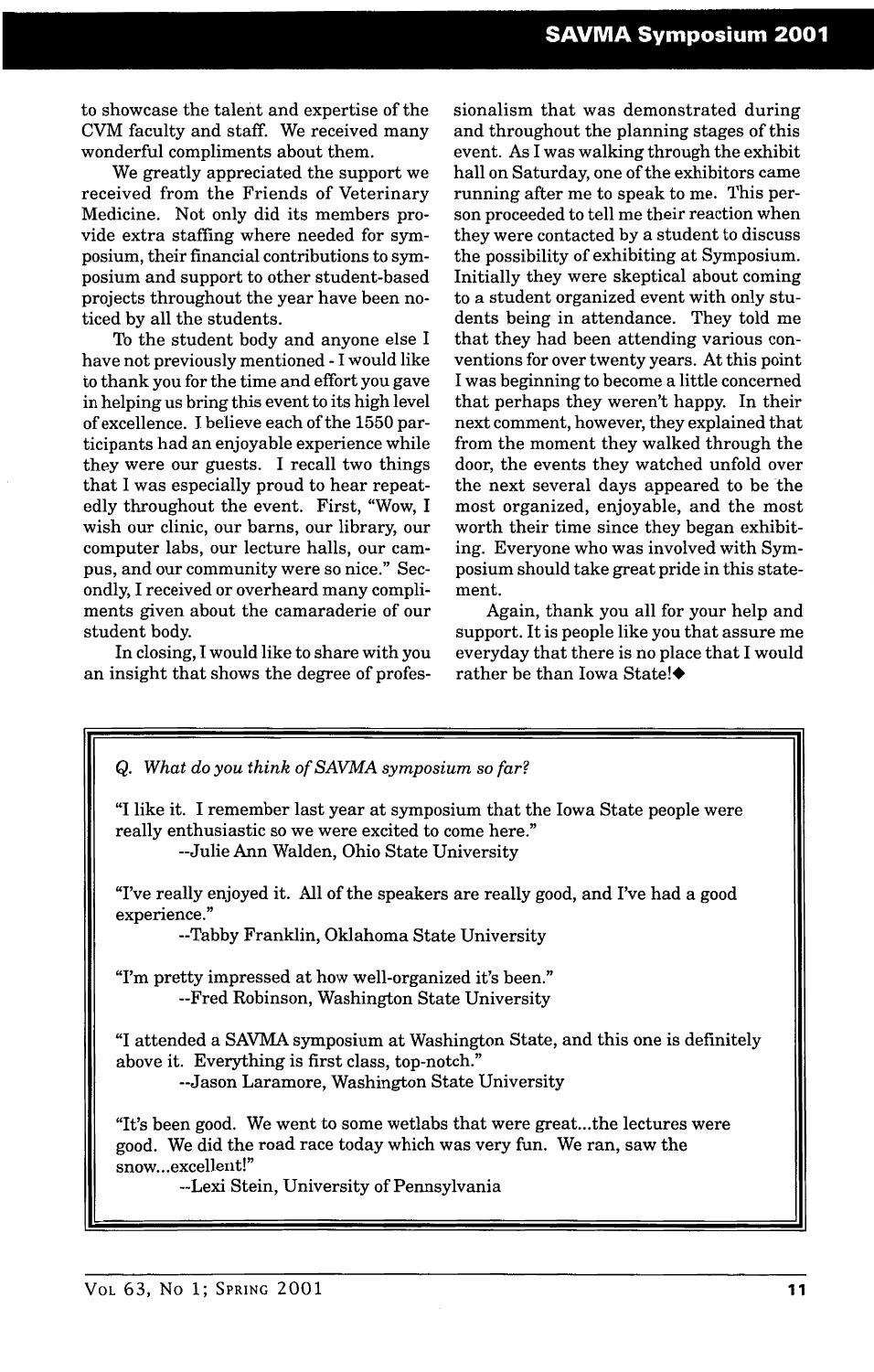## **SAVMA Symposium 2001**

Right: Dr. Larry Booth, associate professor of Veterinary Clinical Sciences at ISU CVM instructs a student on the use of a hoof knife during the trimming and shoeing wetlab.

Below: The Ferret Handling wetlab gave students valuable experience with specialized medical procedures.







Above: Dr. James Noxon, professor and clinician here at ISU CVM, teaches students the anatomy of the ear and proper technique during his otoscopy wetlab.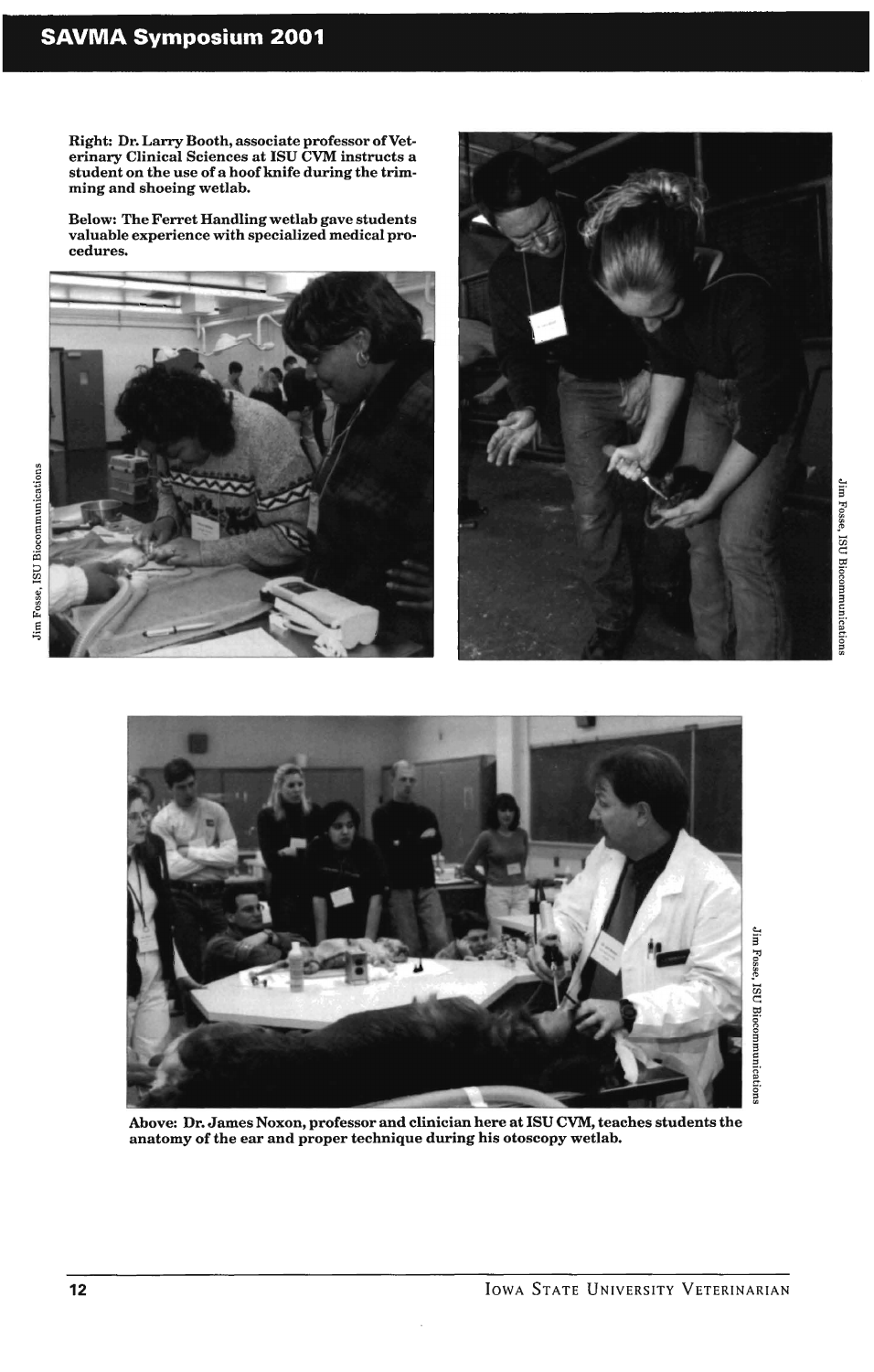## **SAVMA Symposium 2001**





Above: During the puppy handling wetlab, Dr. Rolan demonstrated different ways to hold and manipulate a puppy to help prevent it from becoming an aggressive or unmanageable dog. Later, students had a chance to practice the techniques for themselves.